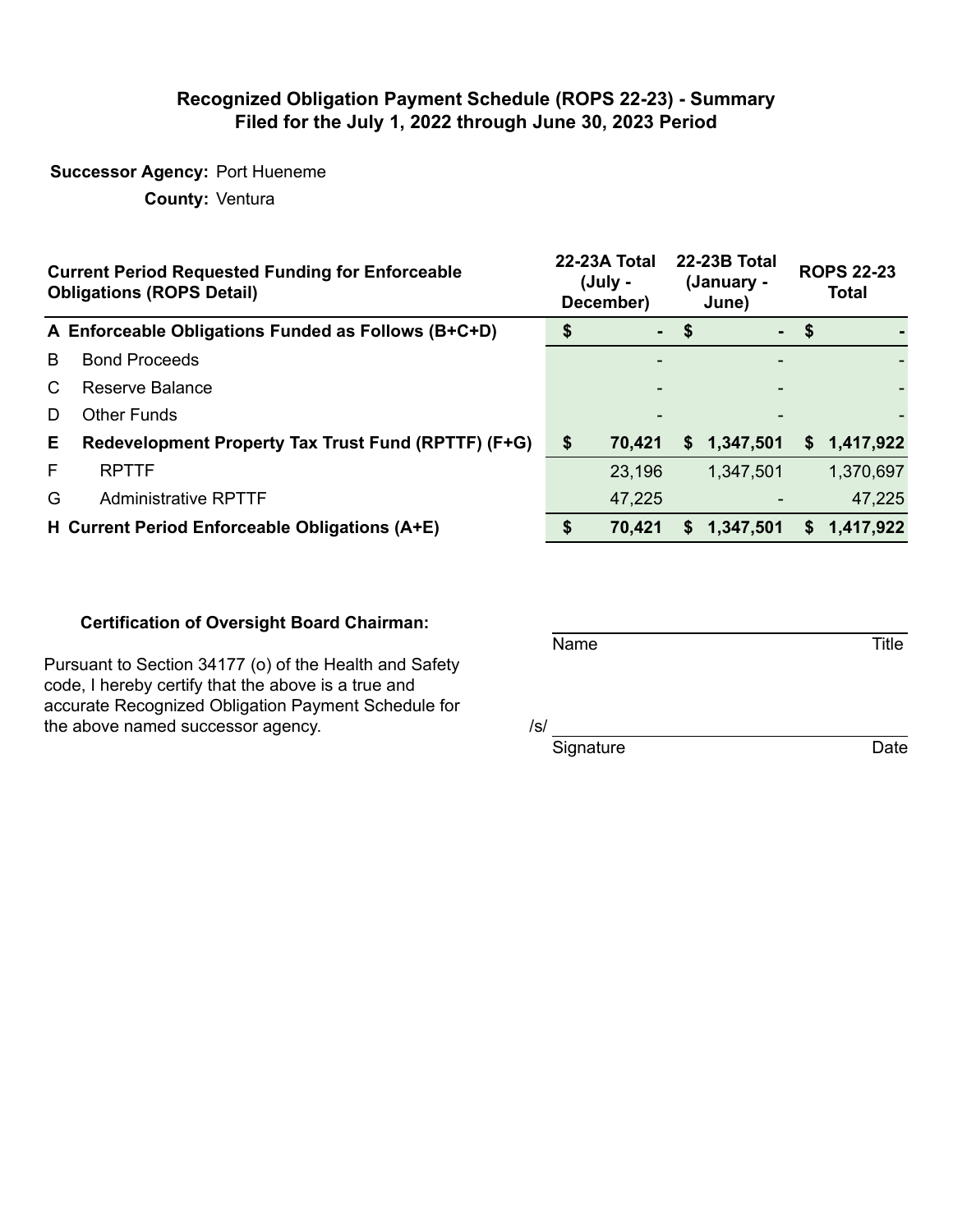# **Port Hueneme Recognized Obligation Payment Schedule (ROPS 22-23) - ROPS Detail July 1, 2022 through June 30, 2023**

| A              | B                                                                   | C                                                                    | D              | E.                                                 | F                                                                | G                                                                             | H                     |             |                                           | Κ                        |                                | М                   | N                     | $\mathbf O$                                 | P                                  | Q                       | R    | S            | т              | U                           | $\mathbf v$ | W                            |
|----------------|---------------------------------------------------------------------|----------------------------------------------------------------------|----------------|----------------------------------------------------|------------------------------------------------------------------|-------------------------------------------------------------------------------|-----------------------|-------------|-------------------------------------------|--------------------------|--------------------------------|---------------------|-----------------------|---------------------------------------------|------------------------------------|-------------------------|------|--------------|----------------|-----------------------------|-------------|------------------------------|
| ∣Item<br>#     |                                                                     |                                                                      |                |                                                    |                                                                  |                                                                               |                       |             |                                           | <b>ROPS</b><br>$22 - 23$ | <b>ROPS 22-23A (Jul - Dec)</b> |                     |                       |                                             |                                    | ROPS 22-23B (Jan - Jun) |      |              |                |                             |             |                              |
|                | Project                                                             | Obligation                                                           |                | Agreement   Agreement  <br>Execution   Termination | Payee                                                            |                                                                               |                       | Total       |                                           |                          |                                | <b>Fund Sources</b> |                       | 22-23A                                      | <b>Fund Sources</b>                |                         |      |              |                | 22-23B                      |             |                              |
|                | Name                                                                | Type                                                                 | Date           | Date                                               | Description   Project Area   Outstanding   Retired<br>Obligation |                                                                               |                       |             | <b>Bond</b><br>Proceeds   Balance   Funds | Reserve Other            |                                | <b>RPTTF</b>        | Admin<br><b>RPTTF</b> | <b>Total</b>                                | Bond<br>Proceeds   Balance   Funds | Reserve Other           |      | <b>RPTTF</b> | Admin<br>RPTTF | <b>Total</b>                |             |                              |
|                |                                                                     |                                                                      |                |                                                    |                                                                  |                                                                               |                       | \$1,417,922 |                                           | \$1,417,922              | $S-$                           | $\mathcal{S}$ -     |                       | $\frac{1}{2}$ \\$23,196 \\$47,225 \\$70,421 |                                    |                         | $s-$ | $S$ -        |                | $\frac{1}{2}$ \ \$1,347,501 |             | $\frac{1}{2}$ \, \$1,347,501 |
| $\overline{4}$ | Central<br>Community County<br>Promissory<br>Note #7                | City/<br>Loan<br>$ $ (Prior 06/<br>28/11),<br>Cash<br>exchange       | 10/20/<br>1999 | 06/30/2023 City of                                 | Port<br>Hueneme                                                  | Loan to<br>Fund<br>Capital<br>Projects                                        | Central<br>Comm.      |             | Y.                                        | $\frac{2}{2}$            |                                |                     |                       |                                             |                                    | $\mathcal{S}$ -         |      |              |                |                             |             | $\mathcal{S}$ -              |
|                | $5$ NCEL -<br>Promissory<br>Note #1                                 | City/<br>County<br>Loan<br>(Prior 06/<br>28/11),<br>Cash<br>exchange | 01/07/<br>1998 | 12/31/2027                                         | Surplus<br>Property<br>Authority                                 | Loan to<br>Fund<br>Capital<br>Projects                                        | <b>NCEL</b>           |             | $\vee$                                    | $\frac{2}{2}$            |                                |                     |                       |                                             |                                    | $\frac{2}{2}$           |      |              |                |                             |             | $S-$                         |
| 6 <sup>1</sup> | Fiscal<br>Agent<br>Fees                                             | Fees                                                                 | 01/01/<br>2014 | 05/01/2023 Bank of                                 | <b>New York</b>                                                  | <b>Trustee</b><br>Fees for<br>the 2017<br><b>Bonds</b>                        | Central<br>Comm./R-76 | 10,251      | N                                         | \$10,251                 |                                |                     |                       | 10,251                                      |                                    | $ $10,251$              |      |              |                |                             |             | $\frac{2}{2}$                |
|                | 8 Low and<br>Moderate<br>Income<br><b>Housing</b><br>Debt<br>(ERAF) | SERAF/<br><b>ERAF</b>                                                | 05/07/<br>2003 | 06/30/2023 Housing                                 | Agency                                                           | Debt<br>Successor Obligations                                                 | ALL                   |             | Y                                         | $\frac{2}{2}$            |                                |                     |                       |                                             |                                    | $\frac{2}{2}$           |      |              |                |                             |             | $\mathcal{S}$ -              |
|                | 15 Salaries & Admin<br>Benefits                                     | $\vert$ Costs                                                        | 07/01/<br>2014 | $\vert$ 06/30/2023 City of Successor ALL           | Port<br>Hueneme                                                  | Agency<br>Salaries &<br><b>Benefits</b>                                       |                       | 47,225      | N                                         | \$47,225                 |                                |                     |                       |                                             |                                    | 47,225 \$47,225         |      |              |                |                             |             | $\frac{2}{\pi}$              |
|                | 31 2017 Tax<br>Allocation<br>Refunding<br>Bonds                     | Refunding 12/19/<br>Bonds<br><b>Issued</b><br>After 6/<br> 27/12     | $\boxed{2017}$ | 05/01/2023 BB&T                                    |                                                                  | Refunding<br>of 1993<br>and 2004<br>bond<br>series for<br>interest<br>savings | All project<br>areas  | 1,360,446   |                                           | $N$   \$1,360,446        |                                |                     |                       | 12,945                                      |                                    | $-$ \$12,945            |      |              |                | 1,347,501                   |             | $-$ \$1,347,501              |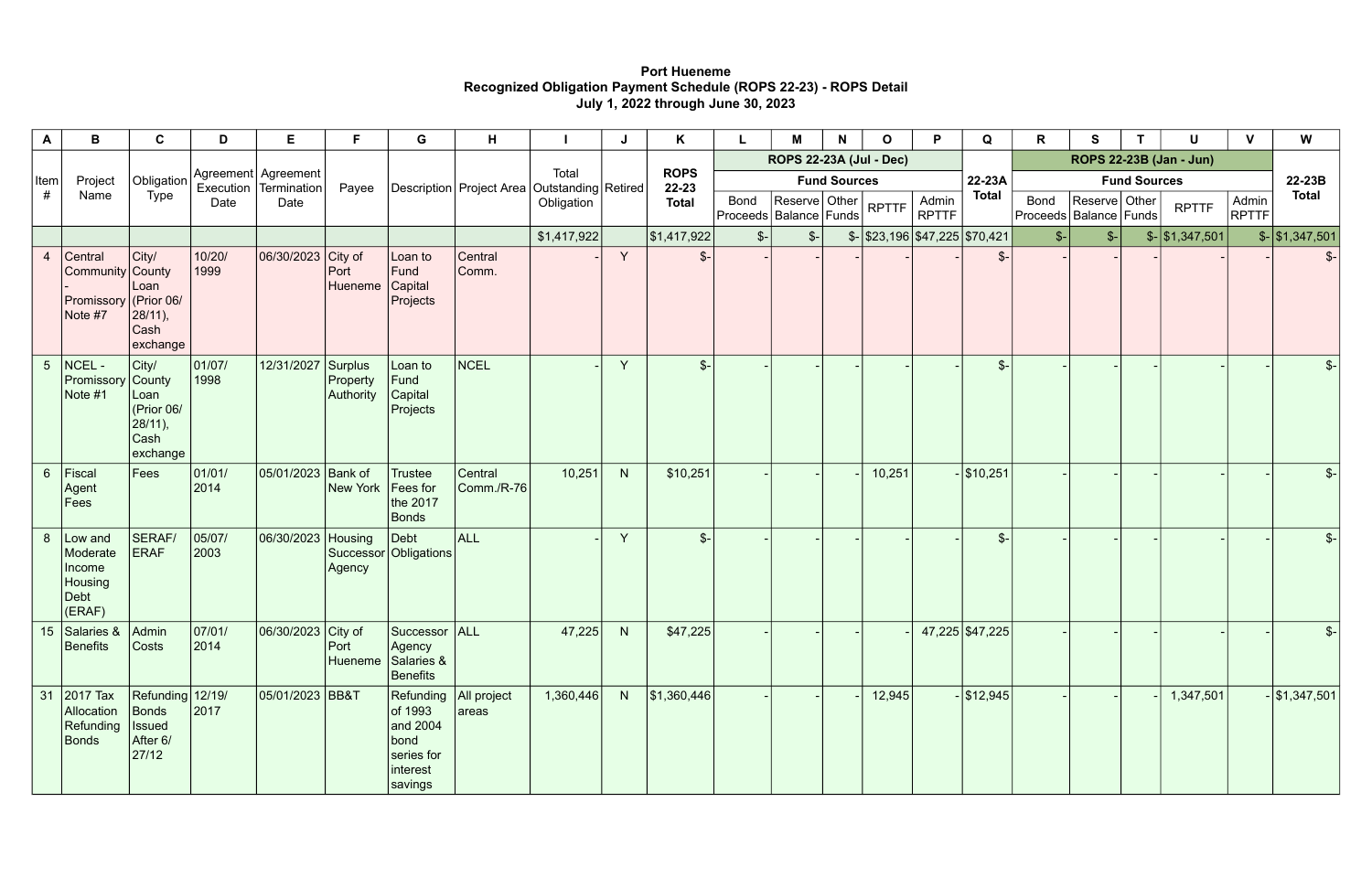## **Port Hueneme Recognized Obligation Payment Schedule (ROPS 22-23) - Report of Cash Balances July 1, 2019 through June 30, 2020**  (Report Amounts in Whole Dollars)

Pursuant to Health and Safety Code section 34177 (I), Redevelopment Property Tax Trust Fund (RPTTF) may be listed as a source of payment on the ROPS, but only to the extent no other funding source is available or when payment from property tax revenues is required by an enforceable obligation.

| А              | B                                                                                                                                                             | C                                        | D                                              | E                                                                                  | F.                              | G                      | H               |
|----------------|---------------------------------------------------------------------------------------------------------------------------------------------------------------|------------------------------------------|------------------------------------------------|------------------------------------------------------------------------------------|---------------------------------|------------------------|-----------------|
|                |                                                                                                                                                               |                                          |                                                |                                                                                    |                                 |                        |                 |
|                |                                                                                                                                                               |                                          | <b>Bond Proceeds</b>                           | Reserve Balance Other Funds                                                        |                                 | <b>RPTTF</b>           |                 |
|                | <b>ROPS 19-20 Cash Balances</b><br>$(07/01/19 - 06/30/20)$                                                                                                    | Bonds issued<br>on or before<br>12/31/10 | <b>Bonds issued</b><br>on or after<br>01/01/11 | Prior ROPS<br>RPTTF and<br>Reserve<br>Balances retained<br>for future<br>period(s) | Rent, grants,<br>interest, etc. | Non-Admin<br>and Admin | <b>Comments</b> |
|                |                                                                                                                                                               |                                          |                                                |                                                                                    |                                 |                        |                 |
|                | Beginning Available Cash Balance (Actual 07/01/19)<br>RPTTF amount should exclude "A" period distribution<br>amount.                                          |                                          |                                                |                                                                                    | 76,171                          | 440,103                |                 |
| $\overline{2}$ | Revenue/Income (Actual 06/30/20)<br>RPTTF amount should tie to the ROPS 19-20 total<br>distribution from the County Auditor-Controller                        |                                          |                                                |                                                                                    | 8,652                           | 2,608,482              |                 |
| 3              | <b>Expenditures for ROPS 19-20 Enforceable Obligations</b><br>(Actual 06/30/20)                                                                               |                                          |                                                |                                                                                    | 55,159                          | 2,609,861              |                 |
| 4              | Retention of Available Cash Balance (Actual 06/30/20)<br>RPTTF amount retained should only include the amounts<br>distributed as reserve for future period(s) |                                          |                                                |                                                                                    | 21,012                          | 438,724                |                 |
| 5              | ROPS 19-20 RPTTF Prior Period Adjustment<br>RPTTF amount should tie to the Agency's ROPS 19-20 PPA<br>form submitted to the CAC                               |                                          | No entry required                              |                                                                                    |                                 |                        |                 |
| 6              | Ending Actual Available Cash Balance (06/30/20)<br>C to F = $(1 + 2 - 3 - 4)$ , G = $(1 + 2 - 3 - 4 - 5)$                                                     | $$-$                                     | $S-$                                           | $s-$                                                                               | \$8,652                         | $$-$                   |                 |